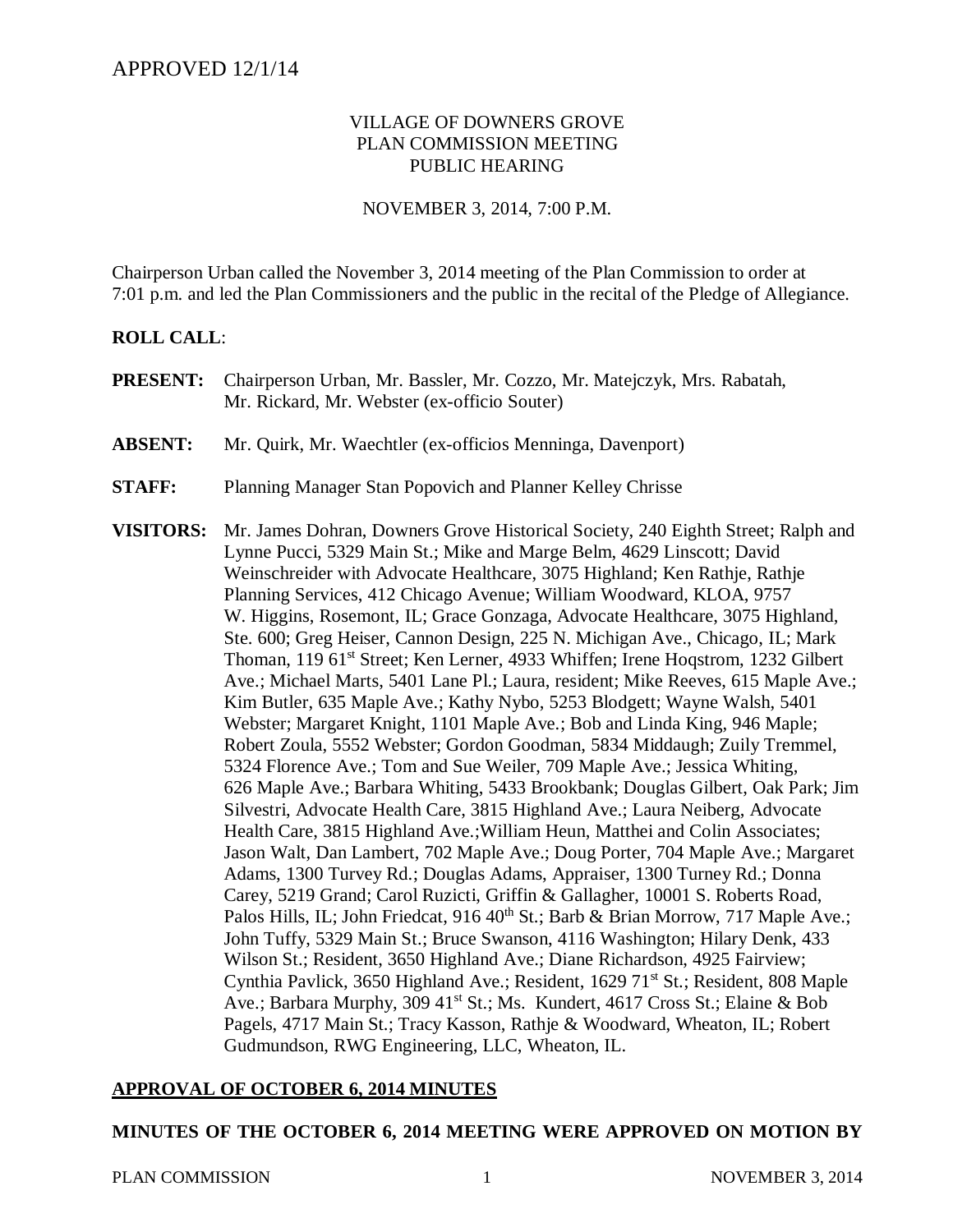#### **MR. COZZO, SECONDED BY MR. WEBSTER. MOTION CARRIED BY VOICE VOTE OF 7-0 (CHAIRPERSON URBAN ABSTAINS).**

#### **PUBLIC HEARINGS:**

Chairperson Urban reviewed the protocol for the meeting and swore in those individuals that would be speaking on the following petition:

**FILE PC32-14:** A petition seeking approval of two requests: i) Rezoning from R-4 Residential Detached House 4, to INP-2 Campus-scale Institutional and Public. The property is zoned R-4, Residential Detached House 4. The property is located at the northeast corner of Highland Avenue and 39th Street, commonly known as 3815 Highland Avenue and 3801 Highland Avenue, Downers Grove, IL. Advocate Health and Hospitals Corporation, Petitioner and Owner, and Village of Downers Grove, Owner; and ii) an Institutional Master Plan. The property is zoned R-4, Residential Detached House 4. The property is located at the northeast corner of Highland Avenue and 39th Street, commonly known as 3815 Highland Avenue, Downers Grove, IL. Advocate Health and Hospitals Corporation, Petitioner and Owner.

Planner Kelley Chrisse walked through the zoning requests noting the request for the master plan only applies to the Advocate Good Samaritan Hospital (AGSAM) campus. She reported the Institutional and Public zoning is a new zoning district created with the recent adoption of the zoning ordinance on June 15, 2014. The goal of the zoning district was to align the future land use designation of institutional, public and civic uses. The INP-2 designation related specifically to campus-scale institutional, public developments that recognizes the uniqueness of large development with public, civic and institutional uses. Details of the site were pointed out on the overhead along with surrounding zoning and uses. Because the site has many buildings and uses on it and does not fit neatly into traditional zoning districts, it has to use the planned development process, which is why the site was transitioning into the newly created INP-2 district. A historic detail followed for the site. Per Ms. Chrisse, stated the site included the entire hospital campus as well as many parcels and many uses, including medical/dental offices, retail, housing, a landing area, etc. An aerial photo was provided. The village authorized the petitioner to include the Village's water tower property in the rezoning request to INP-2. No changes are proposed for the Village's water tower site. However, any future changes would require special use approval, as the water tower property is not included in the proposed AGSAM master plan.

A chart of previously approved uses followed. With the rezoning, Ms. Chrisse stated the site will align the current land use with the zoning classification. Details followed on the benefits of having the hospital in the area and it meeting the requirements of the Future Land Use and the village's Comprehensive Plan. Staff noted all standards for rezoning were met and recommended approval of the rezoning of the Village's water tower site and the AGSAM campus.

Turning to the master plan, Ms. Chrisse stated that the Institutional Master Plan is specific to the AGSAM campus. She explained the purposes and benefits of a master plan, noting that should the master plan receive approval by the Village Council, the plan will not come before the commission unless the petitioner seeks changes to the master plan. Ms. Chrisse shared two upcoming projects the hospital was planning as well as some expansion projects anticipated for the future, which was why the hospital is requesting the master plan. She pointed out the transitional areas required under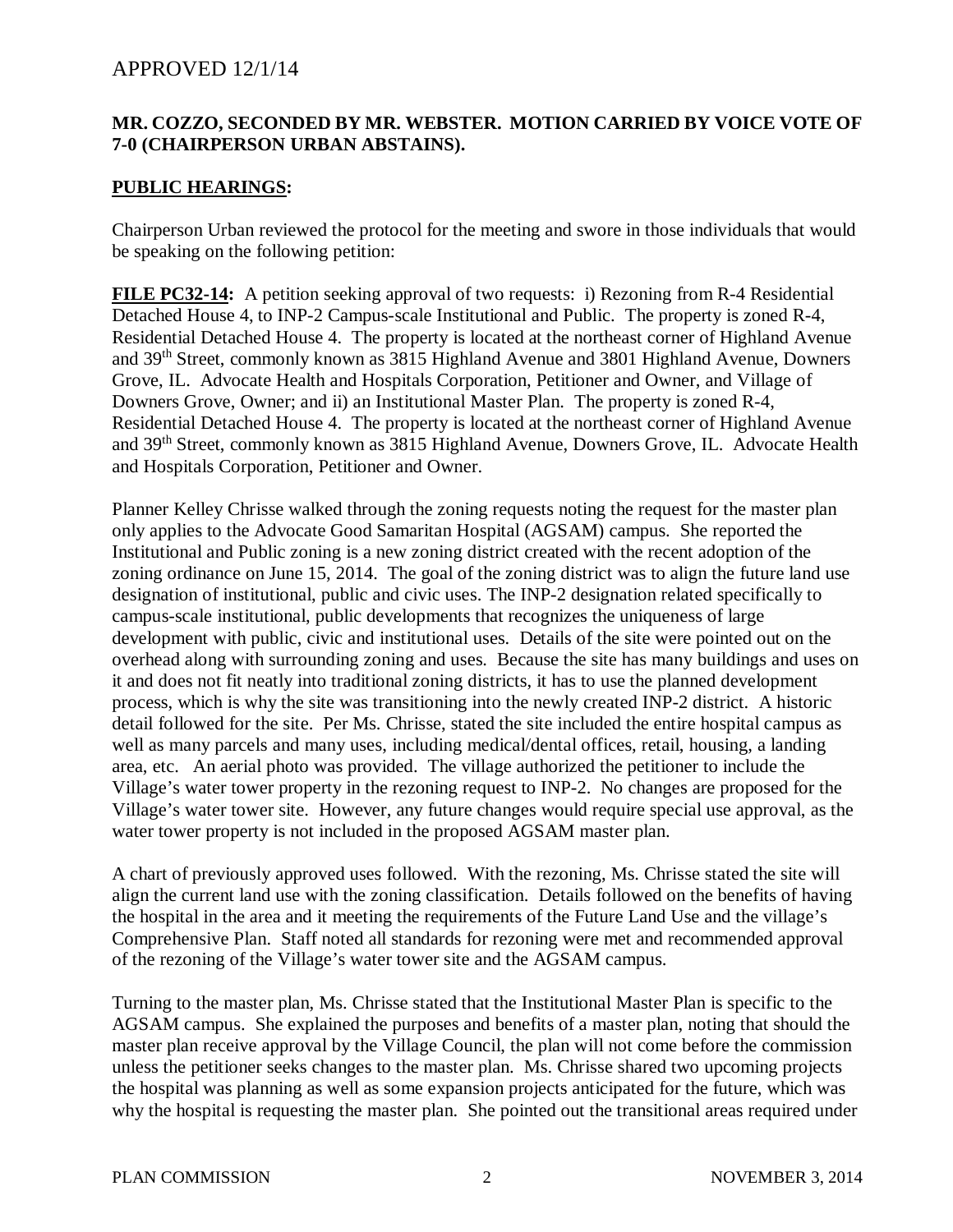the master plan are only applicable to new construction. All existing structures are conforming and remain conforming with the approval of the Institutional Master Plan.

For the development within the interior of the site, Ms. Chrisse discussed that the petitioner is proposing to change the maximum height of new buildings to 100 feet versus the old maximum height of 80 feet. The petitioner has noted that not more than 40% of its land area will be covered by buildings. The minimum open space being proposed by the petitioner is 30%. Proposed parking structures were noted as well as current signage and what it was based upon, i.e., their current sign plus a new proposed wall sign. Ms. Chrisse walked through other characteristics of the site, existing conditions, landscaping, lighting plans, signage, engineering, etc.

Staff indicated that two general inquiries were received on the proposal and the petitioner held a neighborhood meeting and provided a report (attached to staff's report). The petitioner met with the DuPage County Forest Preserve and the Downers Grove Park District and no concerns were identified from either entity. After much reporting from staff, Ms. Chrisse stated that the standards for master plan approval were met and recommended approval of the petition.

Mr. Matejczyk found the process very unique and streamlined. Mr. Popovich concurred and explained the benefits of this process. Regarding the water tower property, Ms. Chrisse explained that the parcel size was about .54 acres. As to the size requirement for INP-2 properties, Mr. Cozzo asked if the water tower site should have been rezoned INP-1 or INP-2, wherein Ms. Chrisse explained it had to do with the district area as a whole. A better explanation followed.

Mr. Tracy Kasson, Rathje and Woodward, Wheaton, Illinois, attorney for the petitioner, introduced the Advocate team to respond to questions. He referenced the following exhibits: Application for Map amendment (Ex. 1); INDR response letter (Ex. 2); IHPA response letter (Ex. 3); Downers Grove Sanitary District (Ex. 4); Kane DuPage Soil opinion letter (Ex. 5); Traffic Impact study, dtd. October 3, 2014 with the parking demand study dtd. October 24, 2014 (Ex. 6); and the Institutional Master Plan (Ex. 7).

Mr. Kasson reported that the hospital had been considering the proposed expansions (western bed tower and the cancer care center) for the hospital for some time and the hospital was encouraged by the Village to wait for the adoption of the village's new Zoning Ordinance. After the adoption of the ordinance, the petitioner submitted the rezoning request and proposed master plan.

Ms. Laura Neiburg, with Advocate Healthcare, reviewed AGSAM's master facility planning projects and explained that only two projects anticipated have been funded, which are the private room bed tower addition and the cancer care center expansion. Ms. Nieberg explained the desire for more convenient parking facilities, the existing condition of the helipad and the need for an expanded emergency room. She concluded by stating that the hospital has been an active member of the community since 1976.

Mr. Ken Rathje, with Rathje Planning Services, gave an overview of the proposal, site plan, surrounding zoning, parking, stormwater, etc. followed in more detail. Mr. Rathje reviewed and explained how the proposal met the standards for rezoning and for the master plan.

Chairperson Urban opened the meeting to public comment.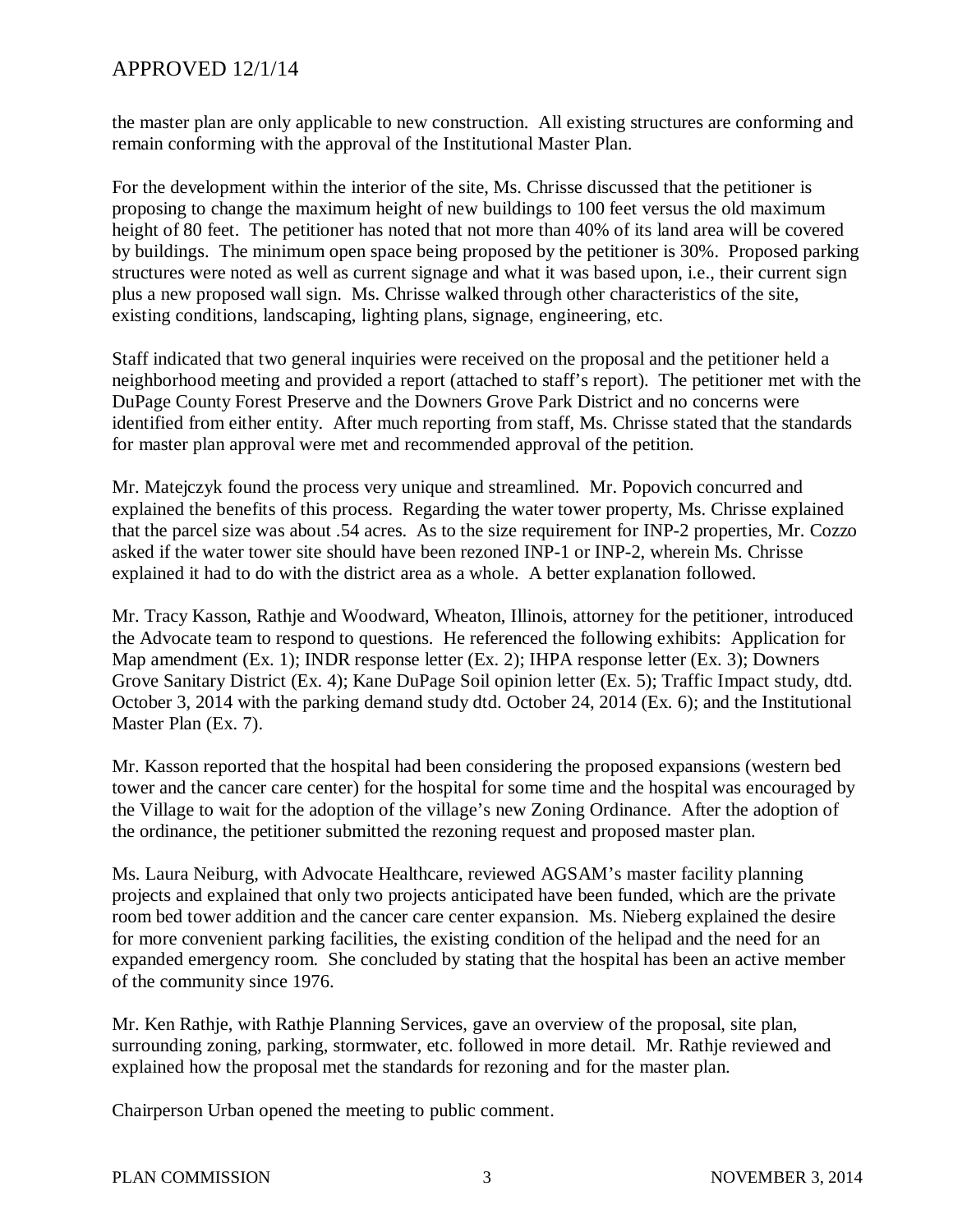Mr. Gordon Goodman, 5834 Middaugh, Downers Grove, supported both the rezoning and the master plan but suggested commissioners ask the petitioner about internal traffic, improving parking and the re-alignment of roadway, specifically regarding the area east of the traffic signal located on Highland Avenue. He supported the open space being provided but had concerns about the management of the natural areas of the site, specifically with invasive species.

Mr. Jerome Pavlik, 3650 Highland Avenue, Downers Grove,inquired about a sound and visual barrier between his home and the proposed improvements. Specifically, Mr. Pavlik noted that there has been an increase in the noise level in the neighborhood over the years.

Ms. Cynthia Pavlik, 3650 Highland Avenue asked about the height of the proposed parking structure, wherein Ms. Chrisse stated it was proposed to be a one-level structure. Ms. Pavlik also shared her concerns about the noise reverberating to her home.

Responding to questions/concerns, Mr. Kasson described that the internal traffic circulation will remain as is and that if future improvements are made, the hospital will review it at that time. As to the invasive plants issues, he stated the letter from the Forest Preserve was basically to ensure that correct plantings were planted. Regarding the removal of the invasive plantings, Mr. Kasson stated that nothing could be done to disturb such areas due to the consent decree in place. As to noise, he noted that a transitional area existed with the 35 feet height limitation and no additional noise would be generated.

It was pointed out by Ms. Neiberg that the way-finding signage was installed a few years ago but it was something the hospital was working on with its patients. Mr. Robert Gudmundson, RWG Engineering, then addressed the noise reverberating off the retaining wall on Highland Avenue recalling that the wall was built by the county, not the hospital, during the improvements of Highland Avenue to allow the sidewalk to be installed.

Resident, Ms. Cindy Pavlik returned and restated the noise had increased when then retaining wall was installed and she was concerned about the noise increasing with the new buildings being proposed. She asked that some form of plantings be installed to buffer the noise. Mr. Kasson noted there would be over 300 feet of separation from the proposed one-story structure to the residents' home. Also, Highland Avenue was a collector street and not much could be done. [Highland Avenue is a minor arterial.]

Mr. Gudmundson, stated that he worked with the hospital over the years and believed that the retaining wall being discussed was installed by the county. However, he added that the single-level parking deck typically includes a low knee wall near the bottom and then is open above that. The open design of the parking structure would mitigate noise levels.

Mr. Cozzo discussed the traffic at the Highland Avenue exit/entrance and asked if there was a plan to better align the roadway to the south and also a better roadway sign to the parking structure "A". Wherein, Mr. Bill Woodward, with KLOA Traffic indicated that the area was analyzed but no modifications were planned for the intersection. He did notice the queuing issue and explained how the queuing could be improved. Mr. Rathje recalled that the hospital wanted those sharp turns in the roadway specifically to calm traffic entering the hospital.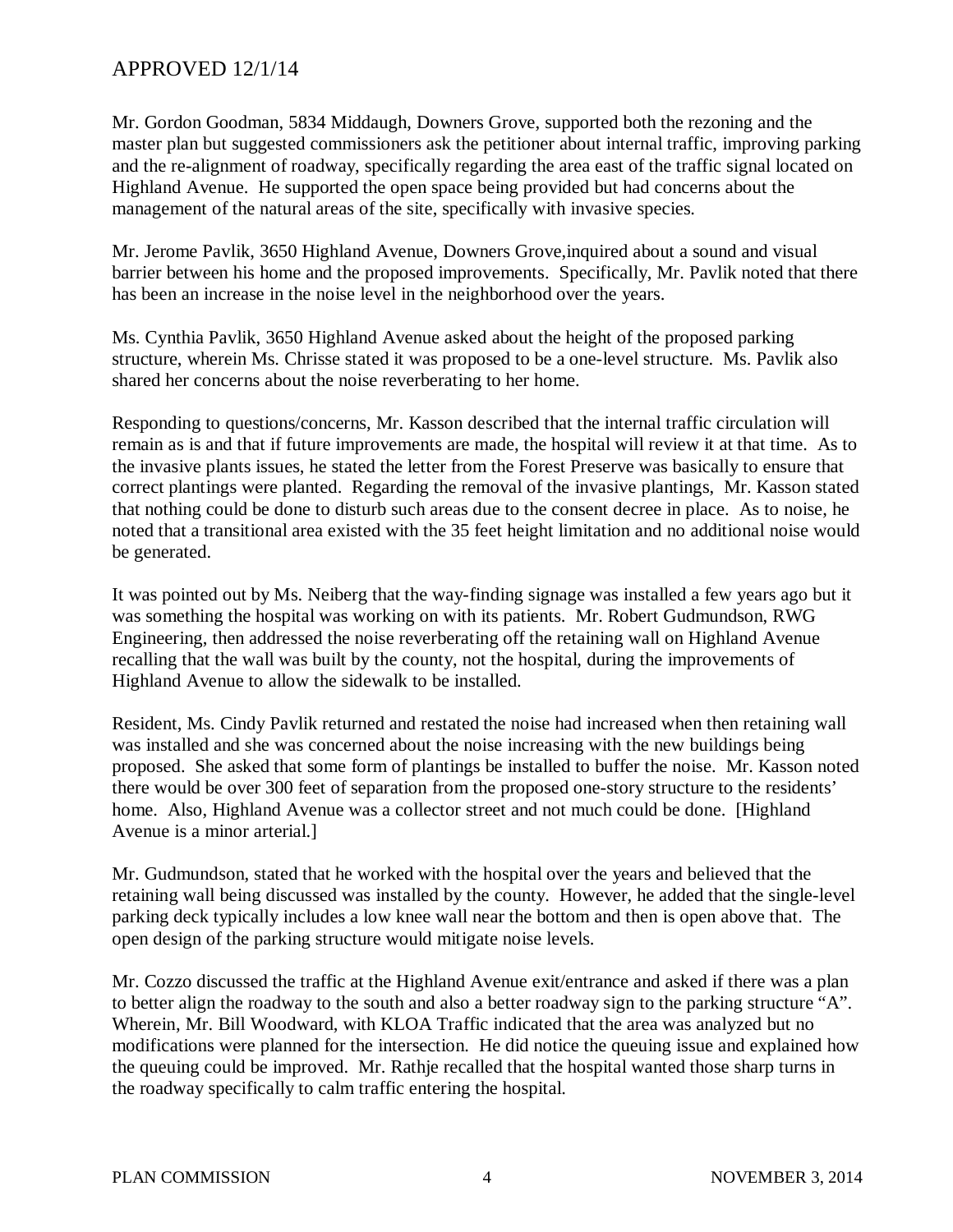Mr. Tracy Kasson, with Rathje and Woodward, closed by stating how the proposed additions to the hospital were to enhance the level of care and convenience for the patients. The two proposals were consistent with the comprehensive plan and all of the required standards. Additionally, only 35,000 square feet was being added to the overall footprint and greenspace was being decreased very minimally.

Hearing no further comments, the public hearing was closed.

Per Mr. Matejczyk's question on who would see the petition should the petitioner make changes to the master plan, Mr. Popovich stated staff would make that determination and explained it in more detail. Significant changes would come back before the commission. Chairperson Urban commended the hospital for providing the parking decks, understanding that they are very expensive to construct. Per Mr. Webster's questions, Ms. Chrisse confirmed that the prior sign banner amendment would be incorporated into the master plan. Mr. Popovich confirmed same, adding that all prior approvals the hospital received were planned development amendments and all current uses are conforming and would, therefore, be incorporated into the Institutional Master Plan.

For the record, Mr. Cozzo stated that the standards for rezoning have been met, the standards for the master plan have been met, and the project is consistent with the village's comprehensive plan.

**WITH RESPECT TO FILE PC 32-14, MR. WEBSTER MADE A MOTION THAT THE PLAN COMMISSION FORWARD A POSITIVE RECOMMENDATION TO THE VILLAGE COUNCIL FOR THE REZONING OF THE HOSPITAL CAMPUS AND VILLAGE WATER TOWER FROM R-4 RESIDENTIAL DETACHED HOUSE 4, TO INP-2 CAMPUS-SCALE INSTITTIONAL AND PUBLIC.**

#### **SECONDED BY MR. RICKARD. ROLL CALL:**

#### **AYE: MR WEBSTER, MR. RICKARD, MR. BASSLER, MR. COZZO, MR. MATEJCZYK, MRS. RABATAH, CHAIRPERSON URBAN NAY: NONE**

**MOTION CARRIED: VOTE: 7-0** 

**WITH RESPECT TO FILE PC 32-14, MR. WEBSTER MADE A MOTION THAT THE PLAN COMMISSION FORWARD A POSITIVE RECOMMENDATION TO THE VILLAGE COUNCIL FOR THE INSTITTIONAL MASTER PLAN SUBJECT TO THE FOLLOWING CONDITIONS:** 

- **1. THE INSTITUTIONAL MASTER PLAN SHALL SUBSTANTIALLY CONFORM TO THE STAFF REPORT DATED NOVEMBER 3, 2014 AND WITH DRAWINGS PREPARED BY RWG ENGINEERING, LLC DATED JULY 3, 2014 AND LAST REVISED OCTOBER 27, 2014 EXCEPT SUCH PLANS MAY BE MODIFIED TO CONFORM TO VILLAGE CODES AND ORDINANCES.**
- **2. THE PETITIONER SHALL ESTABLISH A FIRE COMMAND ROOM TO MONITOR THE ENTIRE CAMPUS EXCLUSIVE OF THE HEALTH AND WELLNESS CENTER AS PART OF THE PRIVATE ROOM BED TOWER EXPANSION.**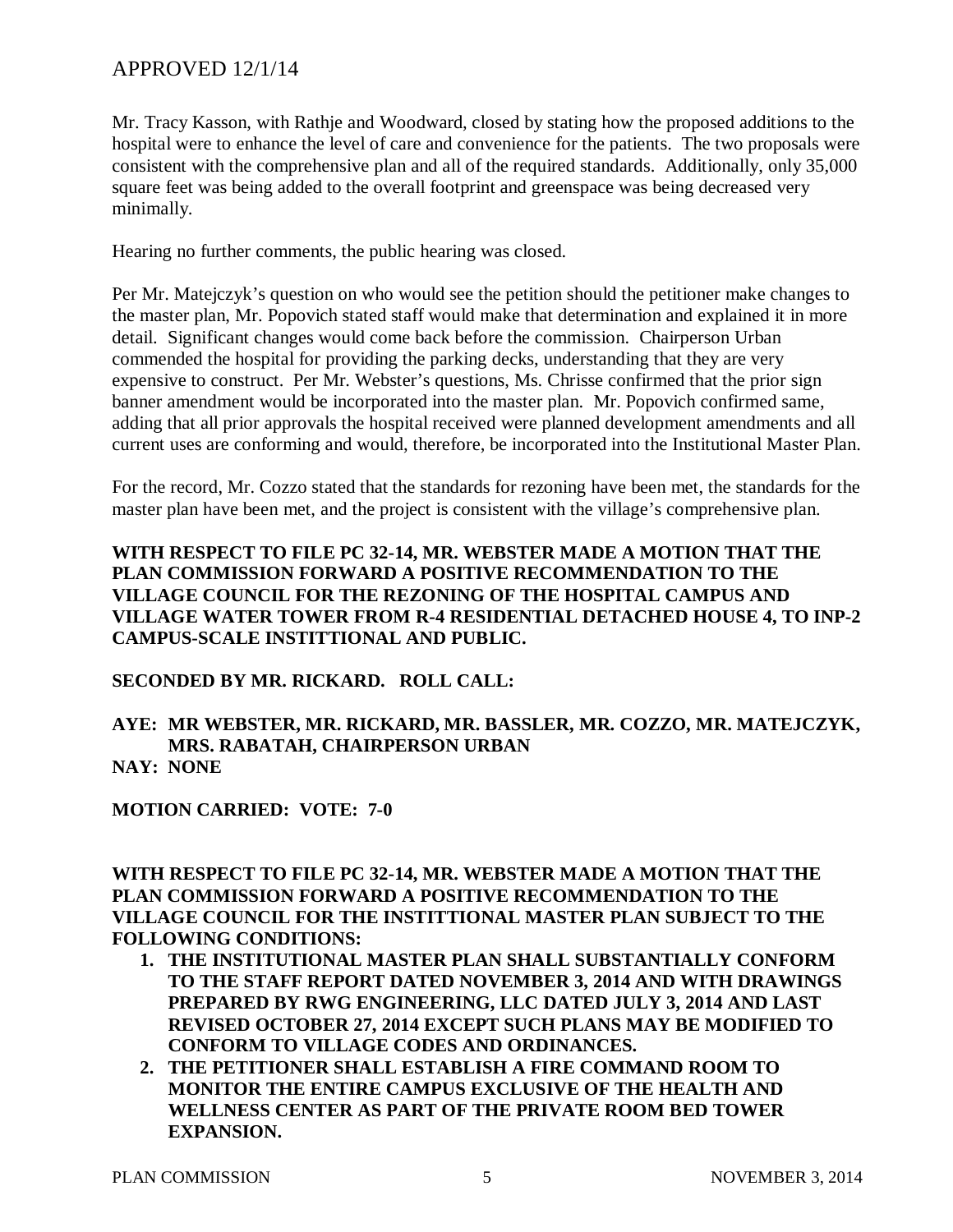#### **3. UPON CONSTRUCTION OF THE PARKING STRUCTURE OVER PARKING LOT A, A SIDEWALK SHALL BE REQUIRED TO CONNECT THE PUBLIC RIGHT-OF-WAY TO THE MAIN HOSPITAL ENTRANCE PER THE REQUIREMENTS IN THE ZONING ORDINANCE.**

# **SECONDED BY MR. MATEJCZYK. ROLL CALL:**

#### **AYE: MR WEBSTER, MR. MATEJCZYK, MR. BASSLER, MR. COZZO, MRS. RABATAH, MR. RICKARD, CHAIRPERSON URBAN NAY: NONE**

# **MOTION CARRIED: VOTE: 7-0**

(The commissioners took a recess at 9:00 p.m. and reconvened at 9:07 p.m.)

Chairperson Urban swore in those individuals who would be speaking on the following petition.

**FILE PC-33-14:** A petition seeking approval of a Special Use to permit a residential condominium development in the Downtown Business (DB) zoning district. The property is located on the north side of Maple Avenue, approximately 285 feet east of Main Street, commonly known as 936 and 942 Maple Avenue, Downers Grove, IL. David B. Sosin, Petitioner; First Merchants Bank, N.A. Owner.

Mr. Stan Popovich walked through the proposal stating the commission is charged to determine whether the 55 unit condo meets the three standards of approval for a special use. He located the site on the overhead and noted the structures currently on the site. The proposed building is five stories with gray precast concrete panels, light and medium gray brick and will include a tower element. Elevations, landscape plan, first level parking deck, and floor plans followed. A loading zone for Fed-Ex or UPS deliveries was discussed including appropriate signage.

Mr. Popovich explained how the proposal meets the goals of the Future Land Use Plan which calls for downtown mixed-use, pedestrian orientated, multi-family transition and redevelopment. Details followed. The proposal also meets the requirements of the village's Zoning Ordinance, including two new requirements, i.e., the build-to zone and building height. Downtown design guidelines and the Subdivision Ordinance were also reviewed by Mr. Popovich who explained how the proposal met them. The Public Works department also reviewed the engineering for the proposal to ensure the proposal met the requirements of the village's ordinance.

Details were provided on the KLOA traffic study that was done which concluded that there will be a 1% traffic increase due to the proposed development along Maple Avenue in a worst case scenario. However, Mr. Popovich pointed out that traffic along Maple Avenue will increase in general, if recommendations from the neighborhood study that was conducted by the village back in 2011 are implemented. He noted the recommendations that came out of that study, i.e., reduce cut-through traffic on 55<sup>th</sup> Street and Washington Street and 55<sup>th</sup> Street and Webster Street. Lastly, public safety for the building was addressed, i.e., fire alarms, sprinklers and emergency vehicle access.

Mr. Popovich shared that neighborhood comments included concerns about the structure's height, size, number of units, the increase in traffic, and encroachment of tall buildings into residential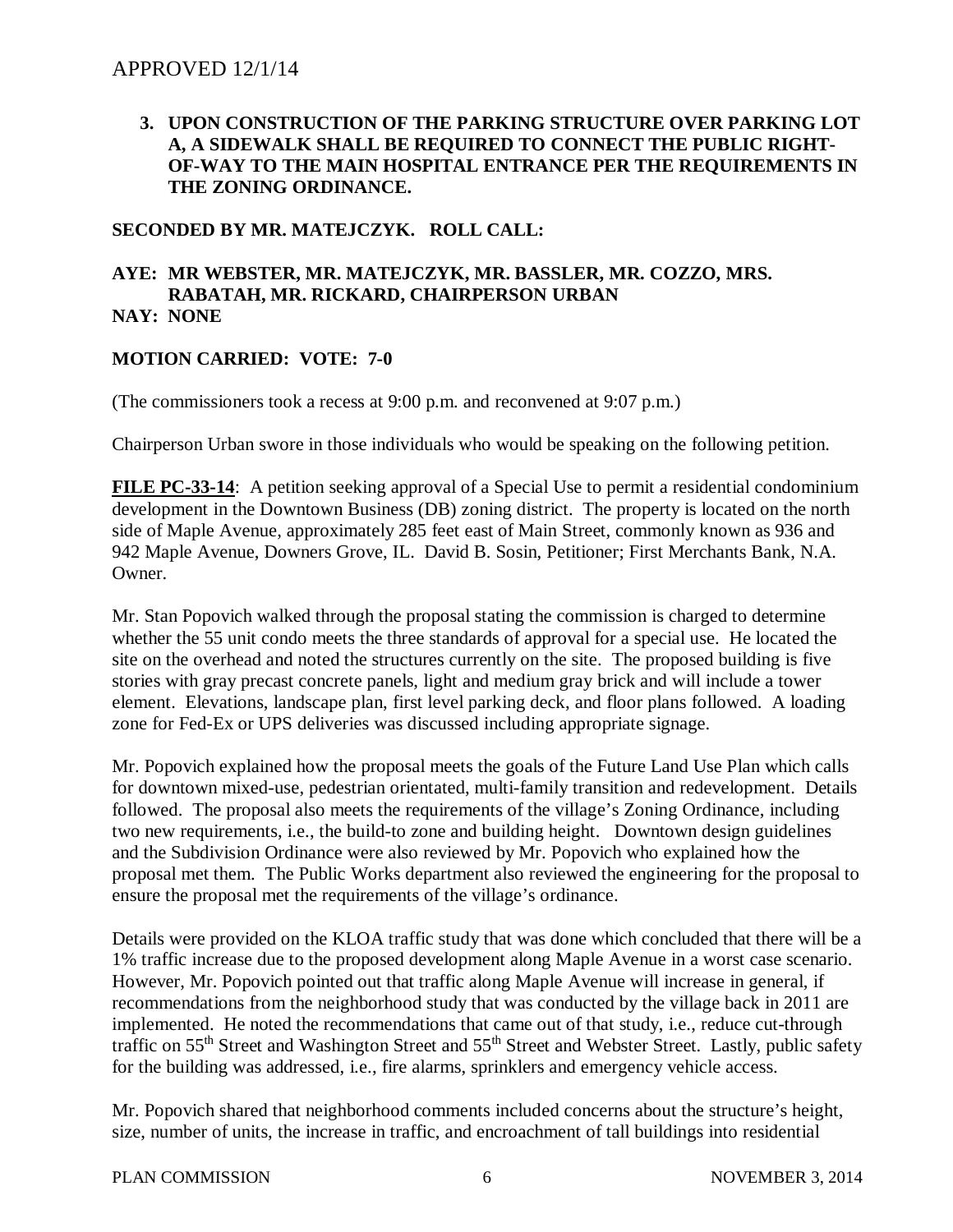districts. There was concern about the demolition of 942 Maple Avenue which was determined to be a historic building based on the Village's Historic Building Survey completed in 2013. Mr. Popovich confirmed that all three findings of fact were met for Special Use and he proceeded to review the three standards for the special use. He recommended the commission forward a positive recommendation to village council and include the conditions listed in staff's report.

Mr. Webster inquired about the size of the vehicle that would be utilizing the loading zone wherein Mr. Popovich explained that a semi-truck would not be able to use the area. The intent was for the delivery trucks to use the loading zone.

Per questions, Mr. Popovich confirmed that the building height was 59 feet without the tower element. With the tower, it was approximately 70 feet. He further noted the relocation of a fire hydrant. Regarding the 942 Maple Avenue property, Mr. Popovich stated it was considered historical but no landmark nomination existed to date and there were no protections on the property. Lastly he reported that the DB district was created in 2005 and prior to that the property was zoned B<sub>2</sub> (since the late 1960's).

Ex-officio Souter inquired about the impact of relocating the fire hydrant to the west wherein Mr. Popovich stated that the fire protection division reviewed the relocation of the hydrant and had no concerns about access or connectivity.

Mr. David Sosin, attorney for the developer and petitioner explained that when the property became available, his team reviewed the village's comprehensive plan. He noted no variations were being requested. He introduced his development team and believed the proposal would be a great addition to the downtown area and contribute to its vibrancy. While he understood the historic significance of the structure among the neighbors, he indicated he was trying to reuse the house and stated his client would work with the village or private developer to use the home, but also added that the home was not in the best shape and a residential use is nonconforming.

Mr. Mark Diedrich, with Kuo-Diedrich, Atlanta, Georgia, architect for the proposal, reported the design team had met with and worked with staff on the proposal. From a design standpoint, the proposal was based off of his company's resort design/high end residential background to create the luxury building. Its location provided opportunities for its residents to walk, shop and continue the vibrancy of the downtown. As to previous questions, the building was a Type-2 building; the loading zone would be 50 feet and could accommodate a good size loading truck; and trash trucks would not be parking along the front entrance sidewalk. He further addressed the one-level green roof area which covered the parking deck. His client was in the process of investigating whether it would be used as an amenity. The parking deck would have a fob security system. Questions followed regarding the parapet, in which the element would be located everywhere on the building but varies in height.

Mr. Webster asked what street level activities would take place at the front of the building to which Mr. Diedrich said a fitness room, lounge, and club room, and open-air seating.

Chairperson Urban opened up the meeting to public comment.

Mr. Robert King and Mrs. Lynda King, 946 Maple Avenue, Downers Grove, stated his property abuts the subject property and he and his wife reside in the last home on that portion of Maple.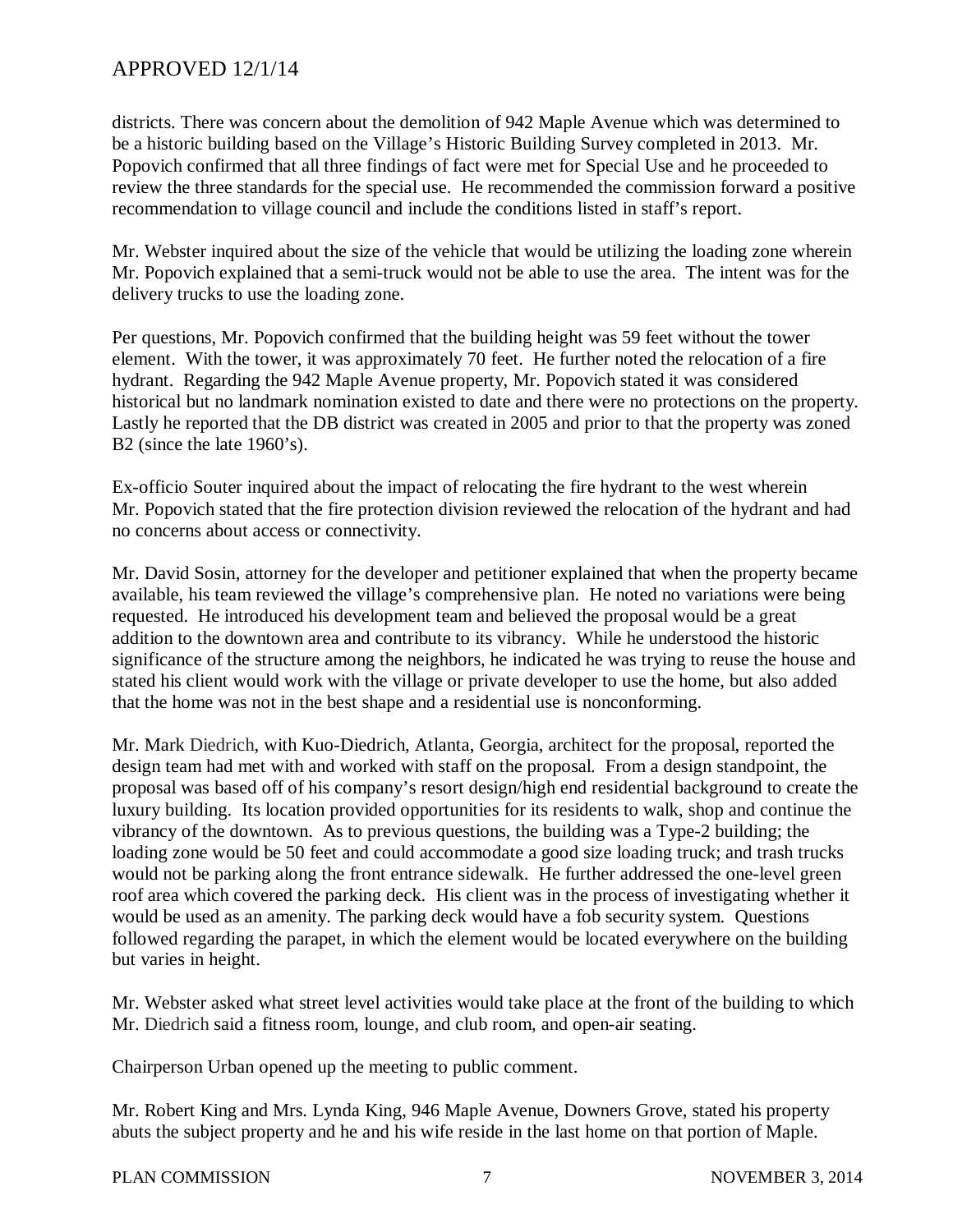Mrs. King read her and her husband's concerns as it related to the three requirements of the special use. She agreed the first standard was met. As to the second standard she and her husband believed that the condominium market was weak, not necessary and not desirable. They found it difficult to believe that the proposal would contribute to the general welfare of the community given that traffic is already an issue, vacant condo units exist on the market, and a half-built condominium structure exists in the downtown area. Mrs. King believed the scale of the structure was an issue and found it hard to believe her property would gain value with the proposal.

Mr. Ken Lerner, 4933 Whiffen Place, Dowers Grove, read his notes as it related to the following: the proposed use was not consistent with the village's comprehensive plan and the proposed use did not meet the criteria for a special use permit because Section 5 of the Comprehensive Plan favored the existing use on the property – office space and converted housing. He stated the plan called for the preservation or adaptive re-use of historic structures and the proposal contradicted that. He reported the 942 address was previously used as office space for a number of entities and stated the petitioner offered no evidence that the building was not useable as is. He believed that downtown redevelopment, as it relates to first floor uses, was misread as to the intent of the Comprehensive Plan. It was for mixed-use development which he did not believe the proposal met. The fitness room, club area, etc. did not represent retail, entertainment and personal service uses serving the public.

Mr. Lerner further pointed out that there has been no evidence that there is a need for condominiums and, in fact, pointed out to the half-completed condo development located on Warren Avenue. Additionally, there was no evidence that 100 new residents would benefit the downtown area. He believed the proposal was detrimental to the neighbors because it was incompatible with the neighborhood, devalued properties, and eroded the historic character of the neighborhood. He asked that commissioners continue the case for another 30 days to allow the commissioners to review his letter, allow additional review of the materials by the residents, to invite input from the park district and church, and to provide evidence that indicates the petitioner is an authorized owner of the property.

Chairperson Urban recognized receipt of Mr. Lerner's written letter and entered it into the public record. Mr. Popovich clarified that staff has on record the authorization for Mr. Sosin to represent the owner and that in prior years staff has not made such information a part of the Plan Commission packet. Chairperson Urban also confirmed that notices were sent to the park district and church about this public hearing.

Ms. Souter, representing the Downers Grove Park District, shared that her staff did review the packet materials, especially as it pertained to the traffic study done on one Thursday and one Saturday only. Park district staff indicated that was very typical and were fine with the counts.

Mr. Mark Thoman,  $110961<sup>st</sup>$  Street, Downers Grove, mentioned he was a member of the Comprehensive Plan Ad hoc Committee that updated the 45 year-old plan. He noted two points specifically: Section 12.050 – The Approval Criteria – that the proposed use is expressly authorized as a special use in the district in which it is located. He stated the language was added in order to maintain certain characteristics (page 46). He reminded the commissioners that council policy is to follow the recommendations of the Comprehensive Plan. Furthermore, Council adopted the Plan in 2011. He pointed out specific language in the plan that states current converted residential properties on Maple Avenue "should remain." Mr. Thoman stated the proposal failed to fit the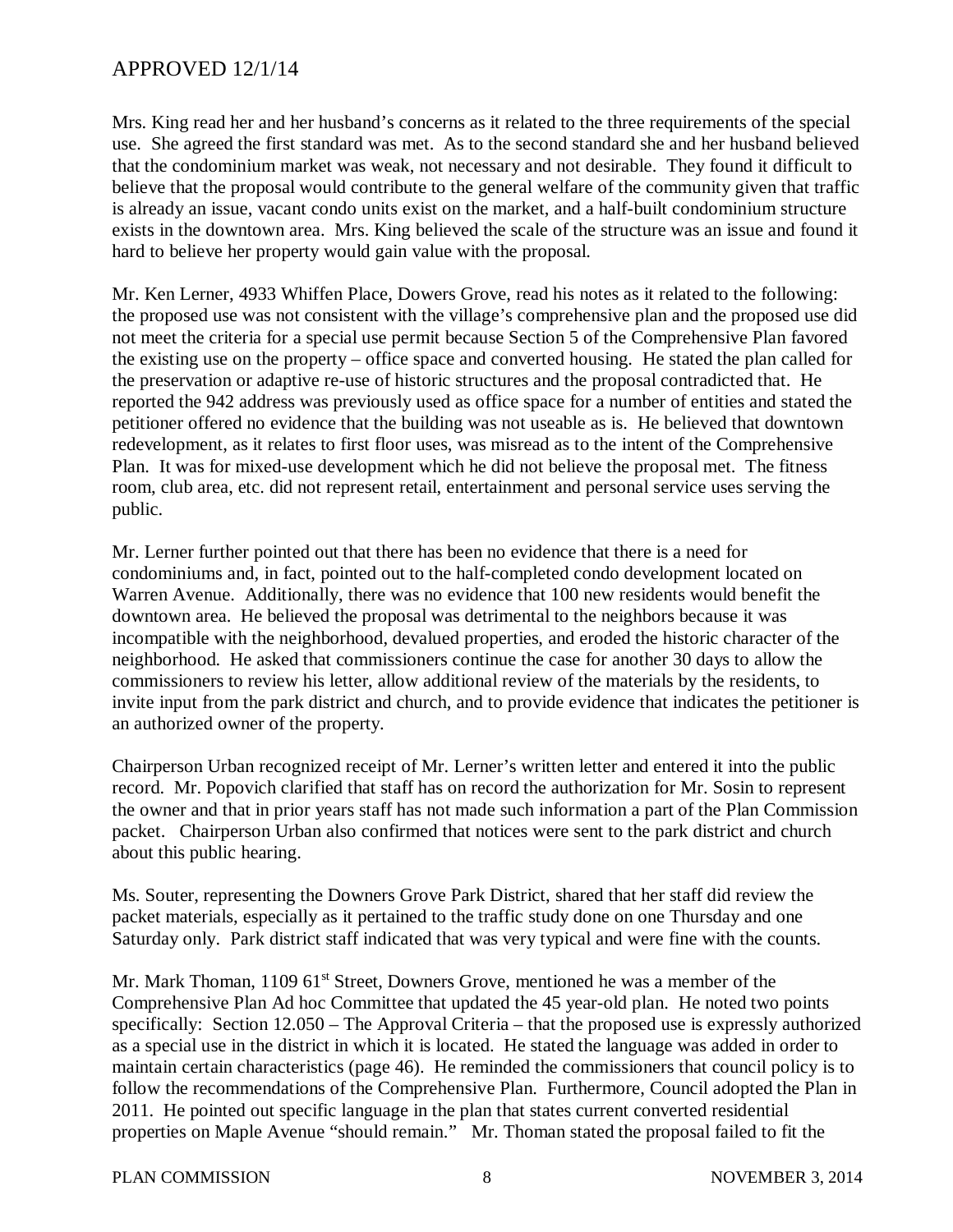character of the area, citing the zero-foot setbacks and bulk standards. He also noted that since the plan was put into place to guide development, there had been remodels, renovations and expansion proposals as recently August 2014 approved by this commission as special uses, thereby maintaining the character of the area. Lastly, Mr. Thoman summarized that the plan has been followed by developers, the Plan Commission, and Village Council and it sets a strong precedent for continuing to follow the plan. The proposal did not meet the first standard. Mr. Thoman proceeded to explain again, how the proposal did not meet the second standard and noted the incomplete and idle developments throughout town – clearly indicating that there was not a demand for more units. He said the proposed development has pitted neighbors against one another regarding the preservation of the Maple Avenue historic building. There was no benefit to the community. Again, Standard No. 3 was discussed. He shared that the building's wall of glass will be giving off reflective glare to drivers during certain times of the day during certain times of the seasons and it was a safety concern. It interfered with other planned village developments and contradicted the stated intent of the Comprehensive Plan. He advised that this commission recommend denial to the village council. Lastly, he pointed out the developer said the current building was a non-conforming use wherein Mr. Thoman pointed out it was "a desired use" in the area. Secondly he stated the traffic study on Washington and  $55<sup>th</sup>$  was beyond the purview of this project and this commission's approval and should not be considered when reviewing the project by itself.

Mr. Douglas Gilbert, principal of Douglas Gilbert Architects, 220 S. Maple in Oak Park, discussed his background in Oak Park's preservation commission and his involvement in a number of other preservation agencies. He addressed Standard No. 3 of the Special Use standards and referred to Item 2.B on page 4 and 5 of Mr. Lerner's letter. He explained that one of the key concepts for commissioners to consider for downtown development was to include historic preservation to maintain the downtown's unique character. The two historic buildings on Maple could be examples of adaptive re-use. He discussed the importance of historic preservation, the village's creation of historic preservation ordinance/preservation plan, the creation of its Architectural Design Review Board and the fact that the village made a commitment to preserving historic buildings as a goal and objective for the community. Demolition of a significant building would be a negative to the welfare of the community. Mr. Gilbert stated that the 942 Maple Avenue structure was identified as a significant Queen Anne structure with excellent integrity, as identified through a village survey, and was eligible for landmarking and for individual listing on the National Register of Historic Places. He encouraged the owner to do so. As to Standard No. 3, Mr. Gilbert stated that the demolition of such significant structure would be detrimental to the welfare of the community, specifically in a community recognized for its historic character. Additionally, he mentioned that the petitioner did not show how the benefits of the proposal outweighed the planning goals and considerations of the village.

Mr. Tom Weiler, 709 Maple Avenue, Downer Grove, did not support the proposal, citing the above comments. The proposal was out of character for the area and was taller than the nearby parking structure. The structure was not transitional when comparing it to the single-family homes currently on Maple. Evidence had not been produced for the structure only statements. He asked that the commissioners deny the proposal.

Ms. Lillian Moats, 1100 Maple Avenue, Downers Grove, agreed with Ken Lerner's comments. She believed the approach to Downers Grove from the Fairview tracks, along Maple Avenue, was the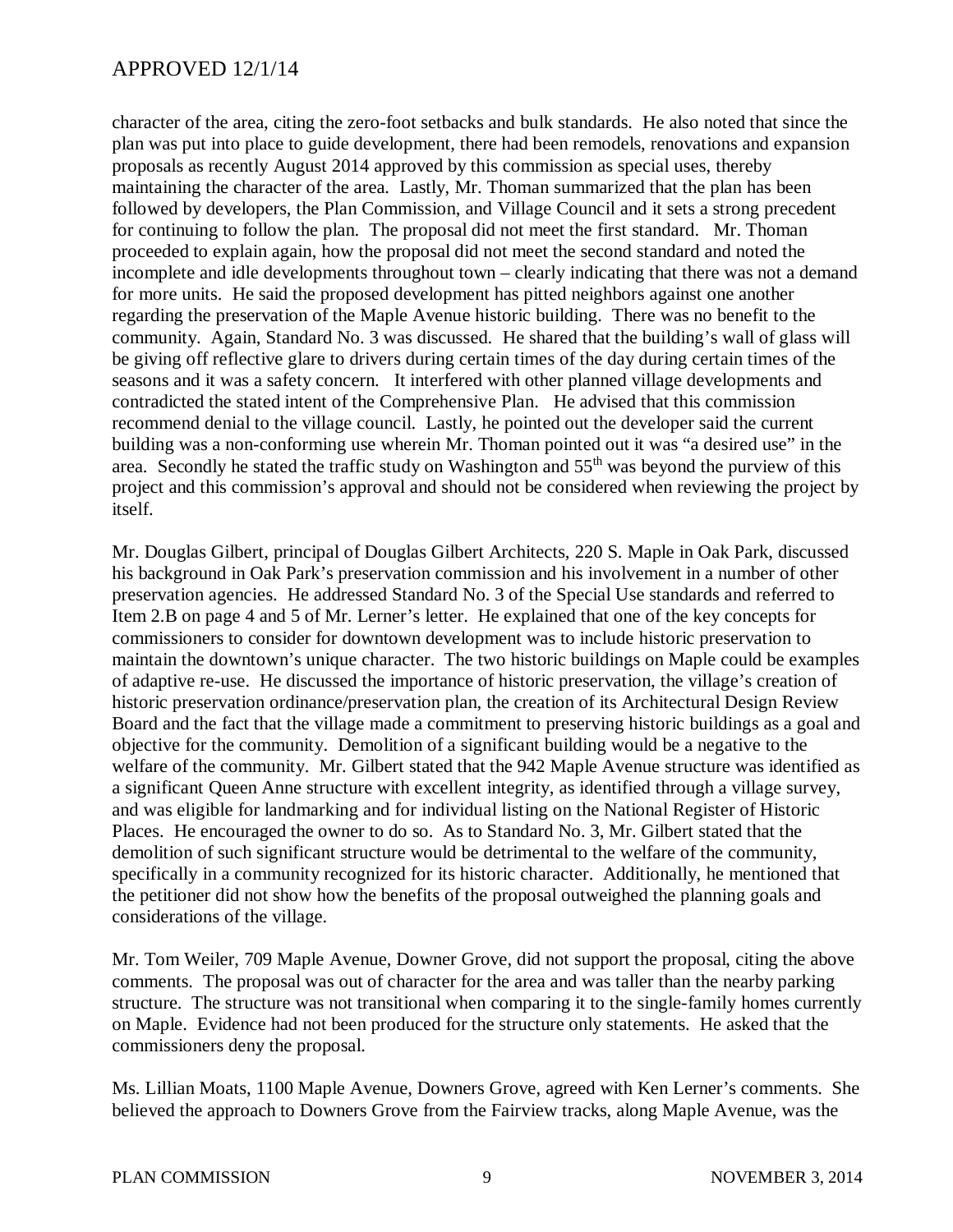loveliest approaches to the town, and while she appreciated the transition area, the proposal would be an interruption to that lovely approach. She hoped it would not happen.

Ms. Margaret Nye, 1101 Maple Avenue, Downers Grove, stated this was "our community" and the development, while a beautiful building, did not belong on Maple Avenue in Downers Grove.

Mr. Bob Peterson, 6861 Camden Road, Dowers Grove stated he was born and raised on Maple Avenue and purchased a historic home on Maple Avenue. He discussed childhood memories on Maple Avenue and that destroying Maple Avenue with such a development was like history being destroyed. Also, having his own moving company, he discussed the challenges of moving trucks that are 70 feet long and stated they will park on Maple Avenue causing traffic issues.

Ms. Jessica Whiting, 636 Maple Avenue, Downers Grove, stated she agreed with the above comments and owns a Colonial Revival historic home, according to the village's architectural survey. She formerly lived in the Acadia Green complex and appreciated what condos had to offer, but she did not believe more luxury condos were needed and they did not relate to the character of the block.

Ms. Carol Ruzicti, lawyer with Griffin and Gallagher, represented the property owner – First Merchants Bank. Ms. Ruzicti stated her client obtained title of the properties in November 2012 after lengthy foreclosure litigation with the owner and former tenants. From the bank's perspective, the properties had been difficult and did not add value to the surrounding community for some time. Bank appraisers had recommended that the highest and best use of the properties would be demolition and redevelopment. She said repairs to the 942 Maple building were cost-prohibitive and selling the properties would be at a significant lower price, thereby devaluing the area. She and her client supported the petitioner's plans for redevelopment.

Mr. Gordon Goodman, 5834 Middaugh Avenue, Downers Grove, supported Mr. Ken Lerner's comments and hoped commissioners would ask the bank if it made efforts to market the property for purposes other than development. He also read the definition of the term "significant" under historical terms. Of the 119 properties surveyed in the area along Maple Avenue surveyed, 15 were defined as "significant" and to lose one of these buildings was to lose a "jewel" of the community. He pointed out that the petitioner says the benefit to the community is that the proposal does not seek a variation but complies with the zoning laws. Mr. Goodman did not see that as a benefit, stating that it would not be a transitional building but a focal building for new development. As such, he believed that the decision to approve this development would precedent-setting for Maple Avenue and the proposal did not represent the public interest.

Mr. Tom Nybo, 5253 Blodgett, Downers Grove, was the person who started the Facebook page to save the 942 home. He shared some of the unique historic information about the home and the unique woodwork and elements that exist in the home as he has seen from photographs. He did not support razing the building and stated there was nothing in town like this home or in other towns. Mr. Nybo stated that numerous attempts by the Pierce Downer's Heritage Alliance (PDHA) and historic society were made to contact the bank to market the home in a different way but instead it was marketed as vacant land listed with two out buildings. No return phone calls to the historical society or PDHA were ever received.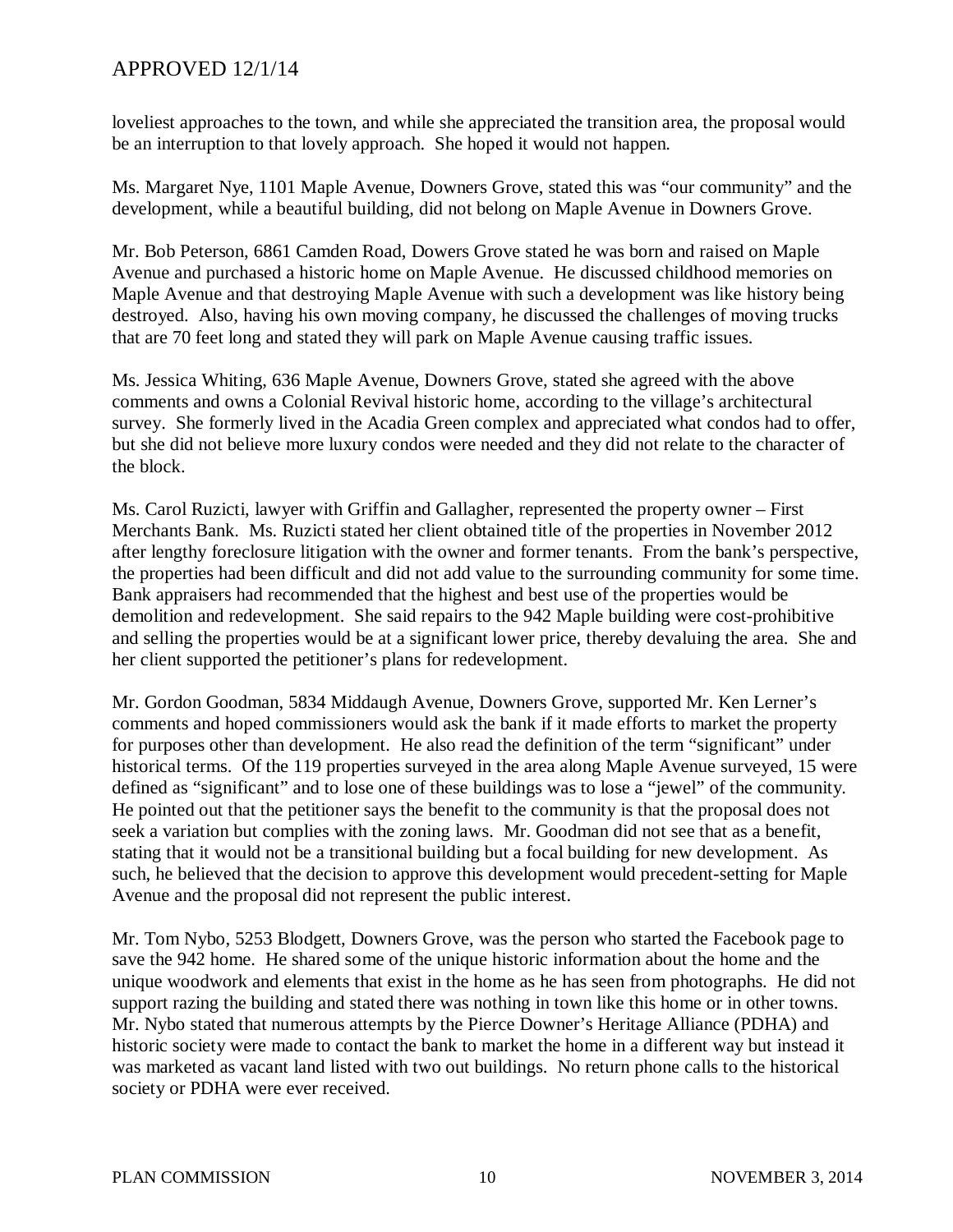Ms. Irene Hoqstrum, 1232 Gilbert Avenue, Downers Grove, stated she is a landscape architect and concurred with the previous comments and commended the village for creating a historic preservation plan. However, as a resident, she believed it was a tragedy to lose a historic building and the village should honor its plan to preserve the building under discussion. Additionally she pointed out that the burr oak identified on Maple Avenue is about 250 years old, or, as old as the United States. She supported adaptive re-use for the historically significant structure.

Ms. Barbara Murphy, 309 41<sup>st</sup> Street, Downers Grove, reminded the commission the historical museum was located on Maple Avenue and an original settler's home was relocated to the same site. She pointed out that a Sears home is located on Maple Avenue and historic trolley tours take place as well as Sears home tours within the village. She found it difficult that such a large building would sit on a historical site. She had issues with the traffic study and inquired as to how many trees would be cut down for the development.

Mr. Popovich stated that the village does not require a private tree protection plan.

Ms. Christine Martin, 701 Maple Avenue, Downers Grove, supported preserving the house. The development was fine for the city but not for Maple Avenue. She asked why the bank listed the homes as out-buildings versus listed it as a historic property. She stated she was inside the home and it was not in "bad shape."

Ms. Carol Ruzicti, attorney, returned and explained that every appraisal has indicated the highest and best use of the property was for demolition and redevelopment. She stated she has been inside the home and it was unsafe. The first appraisal indicated that upgrades needed to be made. She could not comment on the marketability but, to date, after six months of being for sale, no other offers had been made.

Ms. Marge Earl, 4724 Florence Avenue, Downers Grove, village zoning board member, stated she did not believe the proposal before the commission met the Special Use criteria. She spent 40 volunteer hours for the village assisting with the historic building survey and if the best the petitioner could do was to state there is no zoning variation being requested, it was a "low hurdle", and that should be required for every development.

Mr. William Gunder, 4617 Cross Street, Downers Grove, agreed with the previous speakers except for the attorney representing First Merchants. While he agreed, from the bank's perspective, that the appraiser will say the best and highest use of the property is to raze the building, he did not believe the residents were present to determine what was best for First Merchants Bank of Orland Park. Mr. Gunder added that from a resident perspective, the proposed structure would be "an absolute disaster" because it would be too tall, too wide and too close to the street and would have a negative impact on the streetscape. The rendering did not show the loading zone and the picture was a bit exaggerated. In this location, the building would be a detriment.

Mr. Doug Porter, 704 Maple Avenue, Downers Grove, discussed the April 2014 rain/flooding event and noted how the village could not even provide adequate infrastructure for the area, let alone add a significant structure to this site which would shed water "ten times" more than his house would. The subject property is an acre in size and the commission needed to review the water issue. However, Chairperson Urban pointed out an underground water detention basin is being provided.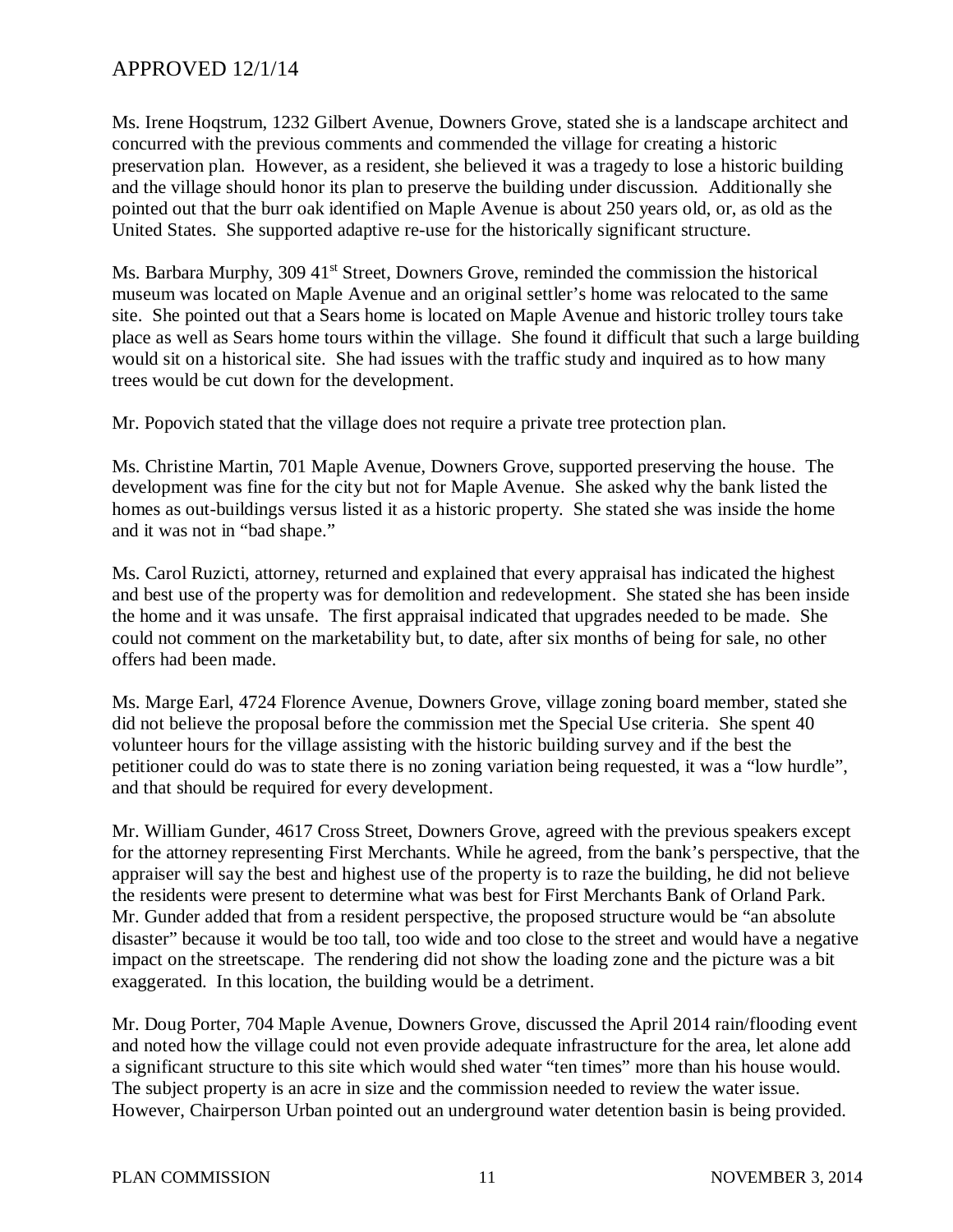Ms. Irene Hoqstrum, a landscape architect, returned and stated the burr oak that exists absorbs over 7,000 gallons of stormwater yearly and so would other mature trees. The absorption was much more than the green roof. Again, she stated that with the removal of mature trees, one has to wonder why so much flooding occurs.

In response to questions raised, each representative of the petitioner came forward to address the comments/questions raised by the public.

Mr. Dale Klezinski, Associated Property Counselors, 15028 Cicero, Oak Forest, real estate appraiser provided his professional background. Addressing diminution of value for the properties, he reviewed the plans for the site, along with various properties in downtown areas near train stations and compared over 400 sales and resales of single-family attached properties. He did note in other communities that there were similar conditions in that some vacancies did exist or developments were partially completed projects. But in comparing the data, he concluded the market was improving in general and while pockets of oversupply existed, those pockets were being reasonably absorbed in an appropriate period of time. He explained the range of detrimental conditions that properties may have and provided examples for same. He found no evidence that the project would have an adverse effect on the community or adjacent property owners because similar conditions exist in other communities.

Mr. Mark Diedrich, architect for the proposal, responded to the following: as to providing evidence that creating residential density in proximity to downtown commercial areas works, he stated that it is a commonly held principle in planning which is why there was no hard evidence. The reference to the area being "transitional", he stated that while it may be within the downtown business zoning district, there is a specific transition of zoning as seen on the village's zoning map (dark brown color) and it is how the petitioner followed the design guidelines. As to the reflection of sunlight from the building, he stated it will have low-e glass to cut down on glare and will not have direct sunlight. If any, it will be coming at a wide angle. Additionally, there are some indentations into the facade and balconies to cut down glare. As to the building not being designed similar to another building on Maple, he stated he was designing a commercial building following the design guidelines which encouraged some creativity. He did not want to compete with the similar redbrick condominium buildings.

As to redeveloping the existing building, he noted a vision was created under the village's comprehensive plan and he has designed the condominiums to meet that vision. Regarding trucks in the loading zone, Mr. Dietrich stated the loading zone was greater than 50 feet. He agreed tractortrailers were larger but were not typically what a person would fit a 2- or 3-bedroom condo unit, unless the trailer was moving a few homes at one time. Lastly, to the comment that the development was a negative precedent. In working with the village, he did see the development as a precedent in that it was starting a positive movement toward the comprehensive plan and an example of how the design guidelines can work. Per a resident's question, it takes about 24 to 30 months to design or construct such a development.

Mr. Michael Mondas, with Spaceco Engineering, Rosemont, Illinois, civil engineer addressed stormwater management and was aware of the village's stormwater issues, noting much of the infrastructure designed years ago was not designed to take such large storms. However, the proposal was designed to handle the water with oversized storm pipes and include a detention under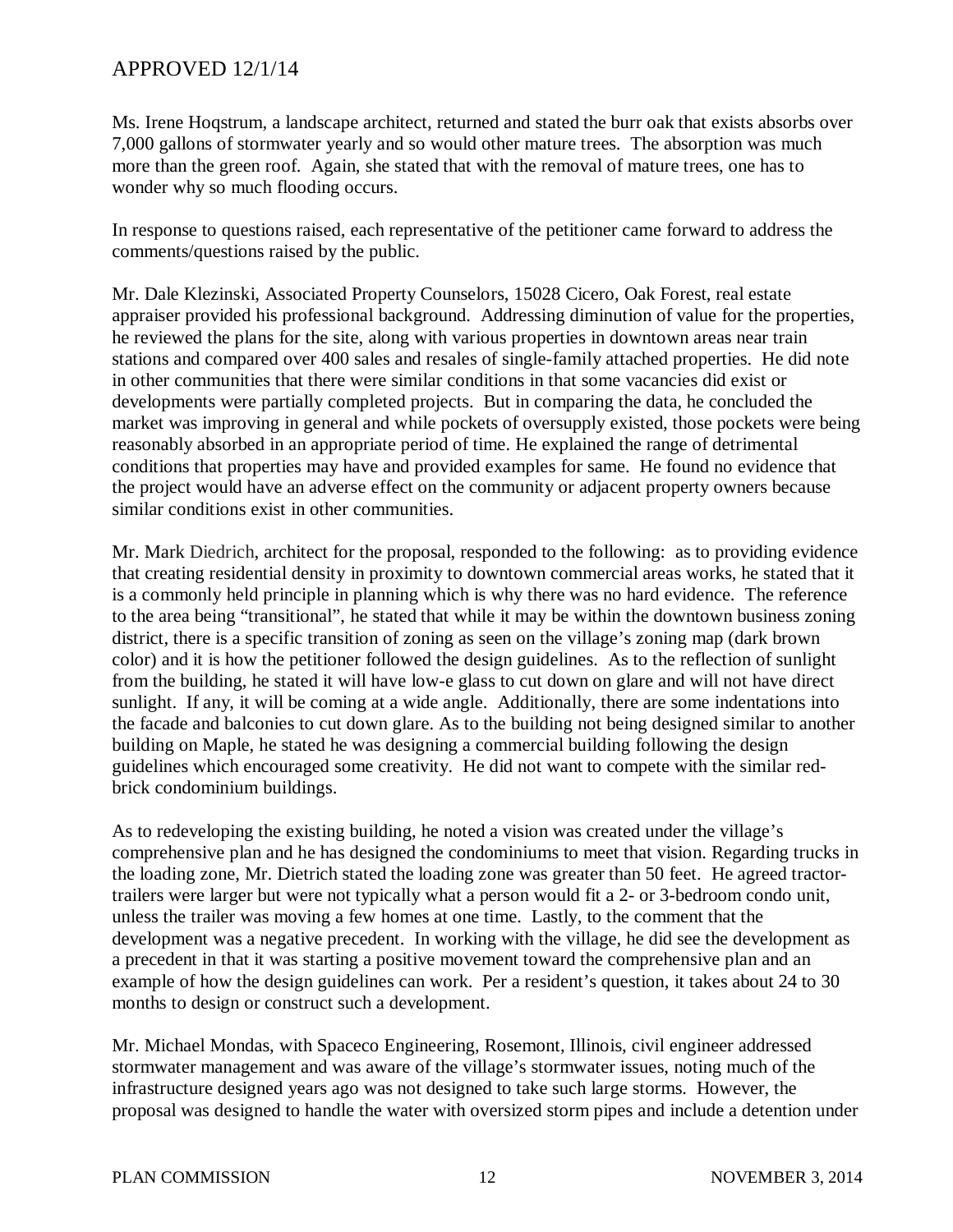the parking desk with release in a controlled rate. He also stated that trees absorb water at a casual rate, but not so when a heavy rains occur and the soil becomes saturated.

Mr. Michael Worthman, KLOA, 9575 W. Higgins, Rosemont, Illinois traffic study engineer explained that his findings have been reviewed by village staff and the park district. He noted the village and park district were in agreement with most of the findings. As to why the study of traffic on Washington Street to Maple was studied, Mr. Worthman stated it was at the request of the village and provided a worst case analysis. He explained the decrease for the level of service was due to the increase in growth of traffic and redistribution of traffic from the 55<sup>th</sup> and Washington Streets improvements. He corrected the 1% increase in traffic from the proposed development was actually at the intersection of Main and Maple, not along Maple.

Mr. Sosin closed by stating that 49,000 people live in the village but that 20 to 25 people expressed their concerns and negative points at the meeting. He noted he was in the historic building and it was old and in poor condition. If it were to be relocated it could have a use somewhere else. From what he was hearing from the comments, the residents did not like the comprehensive plan and the fact that the proposal was not a transitional use. Instead, the site was at the edge of the downtown area and a common use was multi-family from commercial along Main and north of there. He emphasized the petitioner was constructing a building that met and followed the code and met the trend of development. He found it surprising that a developer reads the village's code, follows the code, and then hears someone who worked on the code state they do not like the code because the code does not state what it says. He believed the code was stated as such and the development was a special use in an area where it was zoned for the purposes. His client wanted to construct an excellent building for the other 49,000 residents of the village and wanted a viable downtown. If the proposed plan was not acceptable, he questioned why the village had a comprehensive plan at all. His client followed the plan. And while he understood the neighbors' concerns he stated that banks, etc. also have property rights.

Public comment was closed by Chairperson Urban.

Mr. Webster supported the project but was sad the historic property was in an unusual geographic location. He reported that similar, less than desirable houses have been moved. Additionally, he recalled the downtown business district was created recently (2005) and change was difficult. He explained that developers do take risks and a recession did take place and eventually those projects will rebound. He stated this portion of Maple is going to change because the comprehensive plan is looking for it to change and the only way the village is going to have people downtown is to have developers take the risks and to follow the comprehensive plan. He reminded the commissioners that the project met all of the comprehensive plan's goals, the design guidelines were followed, and it was unfortunate that the property was a historic piece of property. He hoped someone or a group could relocate the building. He believed the standards were met as stated in staff's report.

Chairperson Urban appreciated the comments, tolerance, and research done for this project. When she looked at the project it was done from the Downtown Business district and not from the Downtown Transitional district. It was set up in the zoning map and comprehensive plan and it was well established before the project was initiated. She noted that while the condominium aspect required a special use, other uses could step in and not even require a public hearing. Because of these reasons, she supported the proposal.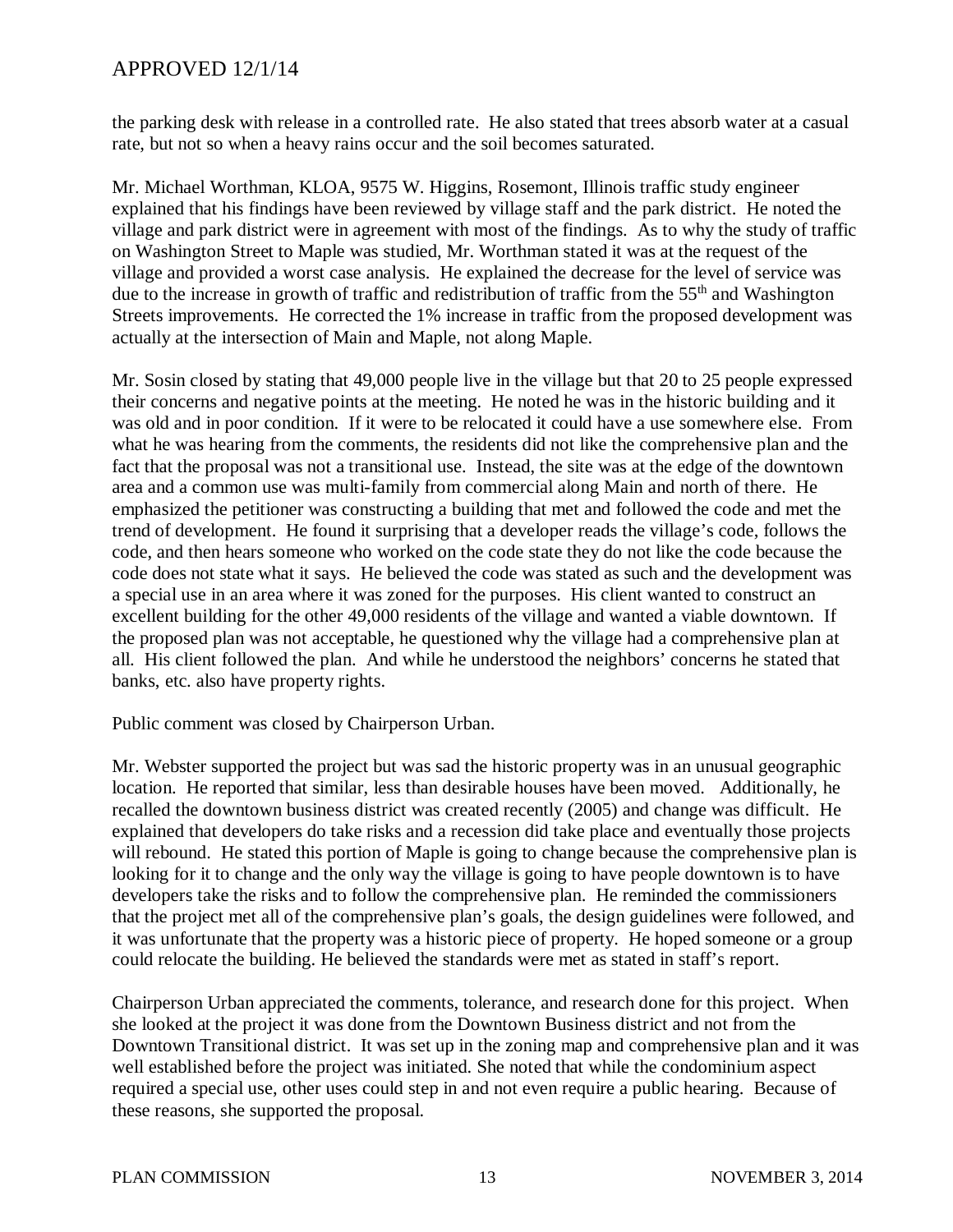Mr. Rickard supported the project and while one could renovate the current structure there was no one proposing that option currently. He agreed everyone had property rights, including the petitioner and there was no justifiable reason to deny the project. He noted the trends of young people coming to area transit locations and said the project will help the current businesses or even spark more businesses to come to the area.

Mr. Bassler agreed the village was in need of mixed-use developments in the downtown business district but his only concern was that a proposal should provide a facility that is in "the interest of public convenience" and he did not see that public element in this development. Chairperson Urban, however, shared her read of the "public convenience" wording, which, to her, was providing services in a convenient way and in close proximity that supports the uses, i.e., walkability, etc.

Mrs. Rabatah reminded that once the plan's boundaries are drawn, the commission is charged with ensuring a project fits within the constraints of the code and emotions should not be involved. She believed they fit. Mr. Cozzo also concurred, agreeing there was an emotional piece to the project but once that emotion was removed, the special use criteria and the downtown business district criteria was met. He found no reason to deny the project.

Mr. Matejczyk also concurred but added what drew him to the village was the diversity of the housing offered. He believed the projected encouraged that diversity.

#### **WITH RESPECT PC 33-14, MR. COZZO MADE A MOTION THAT THE PLAN COMMISSION FORWARD A POSITIVE RECOMMENDATION TO THE VILLAGE COUNCIL SUBJECT TO THE FOLLOWING CONDITIONS:**

- **1. THE SPECIAL USE SHALL SUBSTANTIALLY CONFORM TO THE STAFF REPORT; ARCHITECTURAL AND LANDSCAPE DRAWINGS PREPARED BY KUO DIEDRICH ARCHITECTS DATED SEPTEMBER 26, 2014 AND LAST REVISED ON OCTOBER 27, 2014 AND ENGINEERING DRAWINGS PREPARED BY SPACECO INC. DATED SEPTEMBER 26, 2014 AND LAST REVISED ON OCTOBER 27, 2014, EXCEPT AS SUCH PLANS MAY BE MODIFIED TO CONFORM TO THE VILLAGE CODES AND ORDINANCES.**
- **2. PRIOR TO APPROVAL OF THE VILLAGE COUNCIL, THE PETITIONER SHALL MAKE PARK AND SCHOOL DONATIONS IN THE AMOUNT OF \$127,811.25 (\$92,503.35 TO THE PARK DISTRICT, \$25,760.00 TO ELEMENTARY SCHOOL DISTRICT 58, AND \$9,547.90 TO HIGH SCHOOL DISTRICT 99).**
- **3. PRIOR TO APPROVAL OF THE VILLAGE COUNCIL, THE PETITIONER SHALL PAY A \$1,000 FEE IN LIEU PAYMENT FOR TWO NEW PARKWAY TREES.**
- **4. THE BUILDING SHALL BE EQUIPPED WITH AN AUTOMATIC SUPPRESSION SYSTEM AND AN AUTOMATIC AND MANUAL FIRE ALARM SYSTEM.**
- **5. THE EXISTING FIRE HYDRANT SHALL BE RELOCATED WITHIN THE MAPLE AVENUE RIGHT-OF-WAY SUCH THAT IT IS NO MORE THAN 100 FEET FROM THE FIRE DEPARTMENT CONNECTION.**
- **6. ALL PROPOSED SIGNS SHALL COMPLY WITH THE VILLAGE'S SIGN ORDINANCE.**
- **7. THE PETITIONER SHALL SUBMIT A PHOTOMETRIC PLAN WHICH IDENTIFIES LIGHT LEVELS THAT ARE COMPLIANT WITH THE VILLAGE'S LIGHTING STANDARDS.**